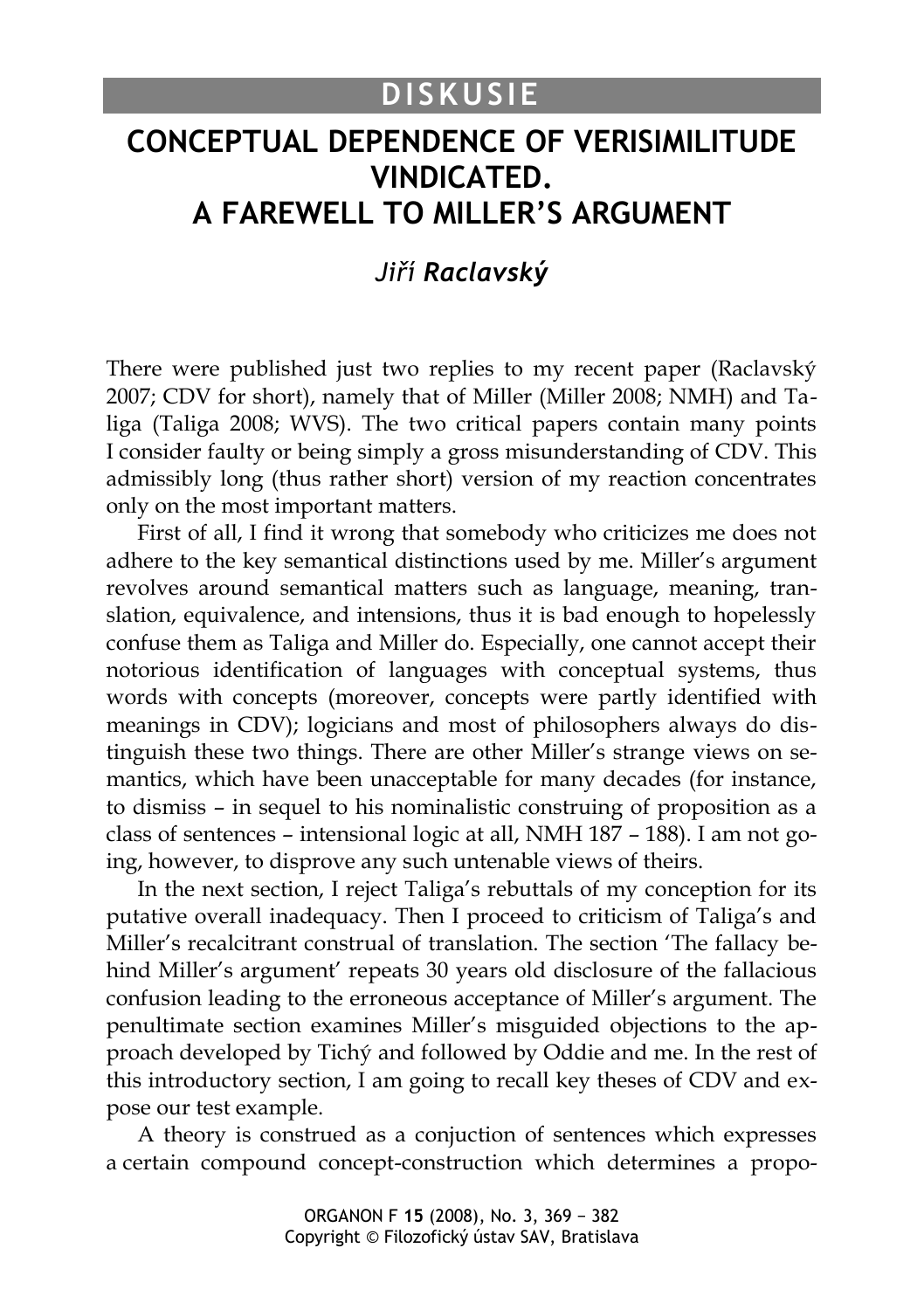sition (a function from possible worlds to truth-values).<sup>1</sup> The truth of a sentence, or a verisimilitude of a theory, is derived from the truth, or the verisimilitude, of the concept-construction it expresses. Consequently, we may focus only on the verisimilitude of constructions which is language independent. Measuring of verisimilitude, which is relative to (dependent on) a conceptual system and 'the truth', is accomplished on constructions expressed by theories. For the sake of simplicity, assume that a conceptual system CS*<sup>i</sup>* is a class of basic and derived (CDV: derivative) concepts. The truth, or more properly (a part of) the possible world we consider as actual, is stated within some conceptual system, say CS*i*, deploying only basic concepts of CS*i*. When any of the compared theories does not express a construction combined only from basic concepts of CS*i*, it is to be exchanged for an equivalent construction which is composed exclusively from its basic concepts.2, <sup>3</sup>

Let the basic concepts of the conceptual system  $CS<sub>T</sub>$  be  $^0$ Hot (briefly: **H**),  ${}^0$ Rainy (**R**),  ${}^0$ Windy (**W**) – and, of course,  $\⊂>$ ,  $\sim$  (its bold face is not visible enough), etc., which I will not mention any more. Now let the truth  $T_{\text{CST}}$ , a partial segment of the world we consider as actual, be (the construction) that it is hot, rainy and windy. Within  $CS<sub>T</sub>$ , the distance of the theory  $T_1$ , expressing  $\lambda w$  [ $\sim$ H<sub>*w*</sub>&R<sub>*w*</sub>&W<sub>*w*</sub>], from  $T_{\text{CST}}$  is 1/3 (one wrong guess from all three guesses stated by  $T_1$ ). It implies quite a good degree of verisimilitude (in  $CS_T$ ). Within  $CS_T$ , the distance of the theory  $T_2$ , expressing  $\lambda w$  [ $\sim$ H<sub>*w*</sub>& $\sim$ R<sub>*w*</sub>& $\sim$ W<sub>*w*</sub>], from T<sub>CST</sub> is 3/3, which implies an entirely bad degree of verisimilitude (in  $CS_T$ ). Relatively to  $T_{CST}$  and  $CS_T$ , the verisimilitude of the content of (construction)  $T_1$  is higher than that of  $T_2$ .

Now consider that we wish to ascertain the propinquity to the truth relatively to a different conceptual system (note that the procedure for obtaining degrees of verisimilitude is the same as above). Take  $CS<sub>M</sub>$  hav-

<sup>1</sup> An expression is said to express (mean) a meaning which is modelled as an abstract structured procedure, Tichý's construction (constructions are displayed by some sort of λ-terms); the construction determines (constructs) the denotatum of that expression, i.e. an intension (such as proposition) or a non-intension. What an expression expresses or denotes is relative to, dependent on language (if not indicated otherwise, the language in question is English). A language is construed as a function from expressions to meanings-constructions.

<sup>2</sup> Two constructions are equivalent iff they construct the same object (in the case of constructions of propositions the same proposition). Two expressions are equivalent iff they express (in a particular language) equivalent constructions.

<sup>&</sup>lt;sup>3</sup> A convenient introduction to Tichý's, Oddie's as well as my approach is Oddie (1987).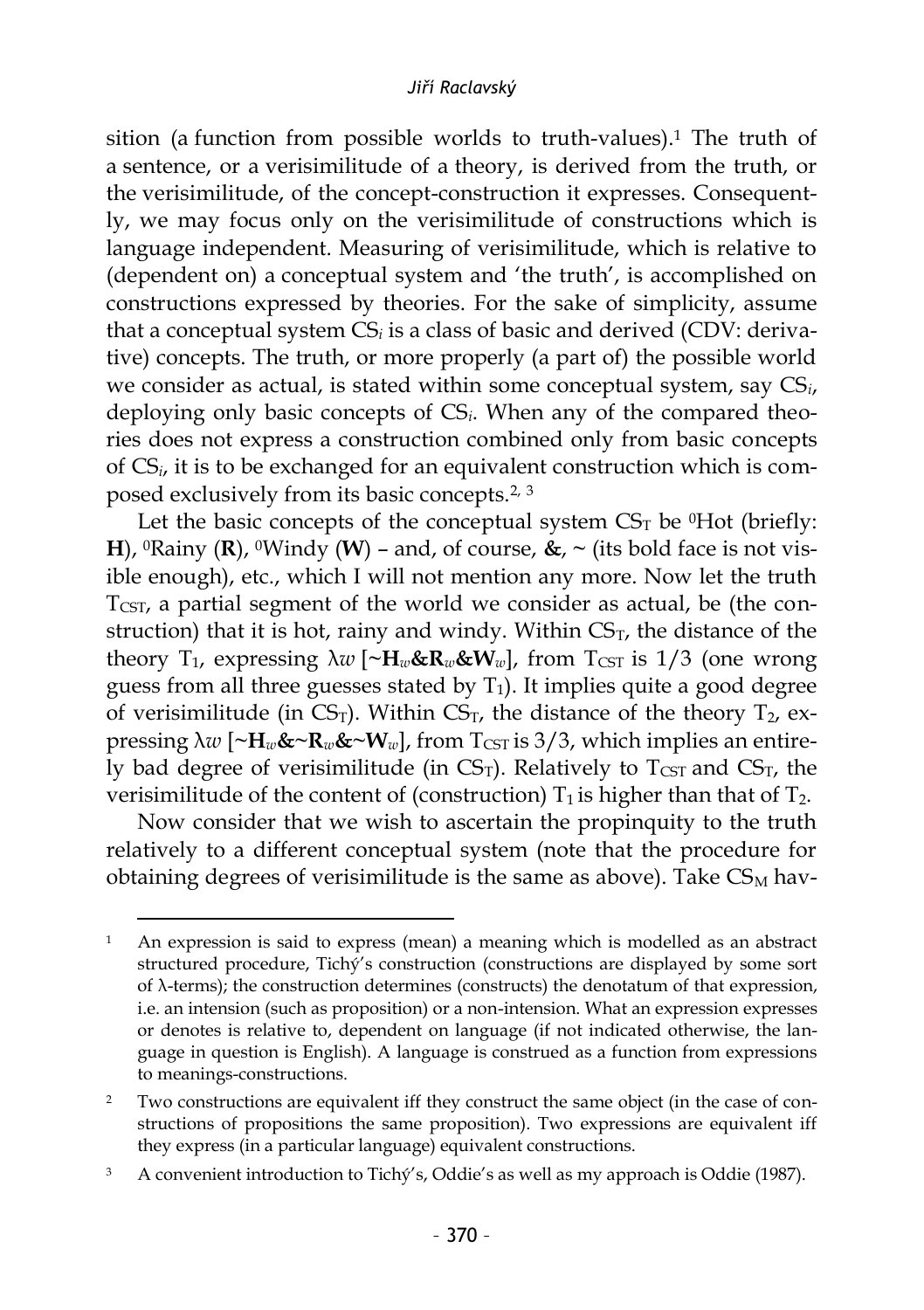ing **H**, <sup>0</sup>Minnesotan (**M**) and 0Arizonan (**A**) as its basic concepts. Let the truth  $T_{CSM}$  be that it is hot, Minnesotan and Arizonan. Suppose that  $T_1$ and  $T'_2$  express  $\lambda w$  [~ $H_w$ &~ $M_w$ &~ $A_w$ ] and  $\lambda w$  [~ $H_w$ & $M_w$ & $A_w$ ] respectively. We easily conclude that, relatively to  $T_{\text{CSM}}$  and  $CS_M$ , the verisimilitude of the content of  $T_1$  is lower than that of  $T_2$ . Nevertheless, Miller's argument utilizes other assumptions. Firstly, each of  $CS<sub>T</sub>$  and  $CS<sub>M</sub>$  has no (relevant) derived concepts. But there is a conceptual system, say  $CS<sub>TM</sub>$ , which contains all concepts from  $CS<sub>T</sub>$  and  $CS<sub>M</sub>$ .  $CS<sub>TM</sub>$  utilizes the two following 'equivalence rules', 'objectual definitions':  $\mathbf{M}_w =_{df}[\mathbf{H}_w \leftrightarrow \mathbf{R}_w]$  and  $\mathbf{A}_w =_{df}[\mathbf{H}_w \leftrightarrow \mathbf{W}_w]$ . It implies that **H**, **R** and **W** are basic concepts of  $CS_{TM}$  but **M** and **A** are derived concepts of  $CS_{TM}.$ <sup>4</sup> Now it follows that, within  $CS<sub>TM</sub>$ , T'<sub>1</sub> and T'<sub>2</sub> are certain counterparts of T<sub>1</sub> and T2. The discussion of relevant consequences is postponed to the section devoted to Miller's argument.

### **Vindicating overall adequacy of my conception**

Taliga's most fundamental objection is utterly unconvincing because it is wholly unfounded. He repeatedly claimed that my approach directly implies a contradiction, namely  $[Vs(T_1) < VS(T_2)]$  &  $[Vs(T_1) > Vs(T_2)]$ (WVS, 198; adapting his notation to some extent). But his verisimilitude operator Vs apparently stands for a unary function assigning numbers (degrees of verisimilitude) to certain constructions (loosely represented by him as  $T_1$  and  $T_2$ ). Contrary to this, the verisimilitude I defended in CDV is evidently a ternary function whose arguments are triples  $\langle$ construction, truth, conceptual system) (this function delivers degrees of verisimilitude). Thus when one really follows CDV, he should write something like  $[Vs(T_1, T_{\text{CST}}/CS_T) < Vs(T_2, T_{\text{CST}}/CS_T)]$  &  $[Vs(T'_1, T_{\text{CSM}}/CS_M) >$  $Vs(T'_{2},T_{CSM},CS_M)$ ]. The illusion of contradiction immediately evaporates. To repeat: relatively to  $T_{\text{CST}}$  and  $\text{CS}_T$ , the verisimilitude of  $T_1$  is higher than the verisimilitude of  $T_2$  but, relatively to  $T_{CSM}$  and  $CS_M$ , the verisimilitude of  $T_1$  is lower than the verisimilitude of  $T_2$ . This claim is not contradictory indeed.<sup>5</sup>

<sup>&</sup>lt;sup>4</sup> There is another noteworthy conceptual system, namely  $CS<sub>MT</sub>$ , which we will mostly ignore. Its basic concepts are **H**, **M** and **A**, but its derived concepts are **R** and **W** (in sequel to  $\mathbf{R}_w \equiv_{df} [\mathbf{H}_w \leftrightarrow \mathbf{M}_w]$  and  $\mathbf{W}_w \equiv_{df} [\mathbf{H}_w \leftrightarrow \mathbf{A}_w]$ .

<sup>5</sup> Taliga complained (e.g., WVS, 194) that my introductory example about measuring distances in different systems of measurement (CDV, 340) does not display all features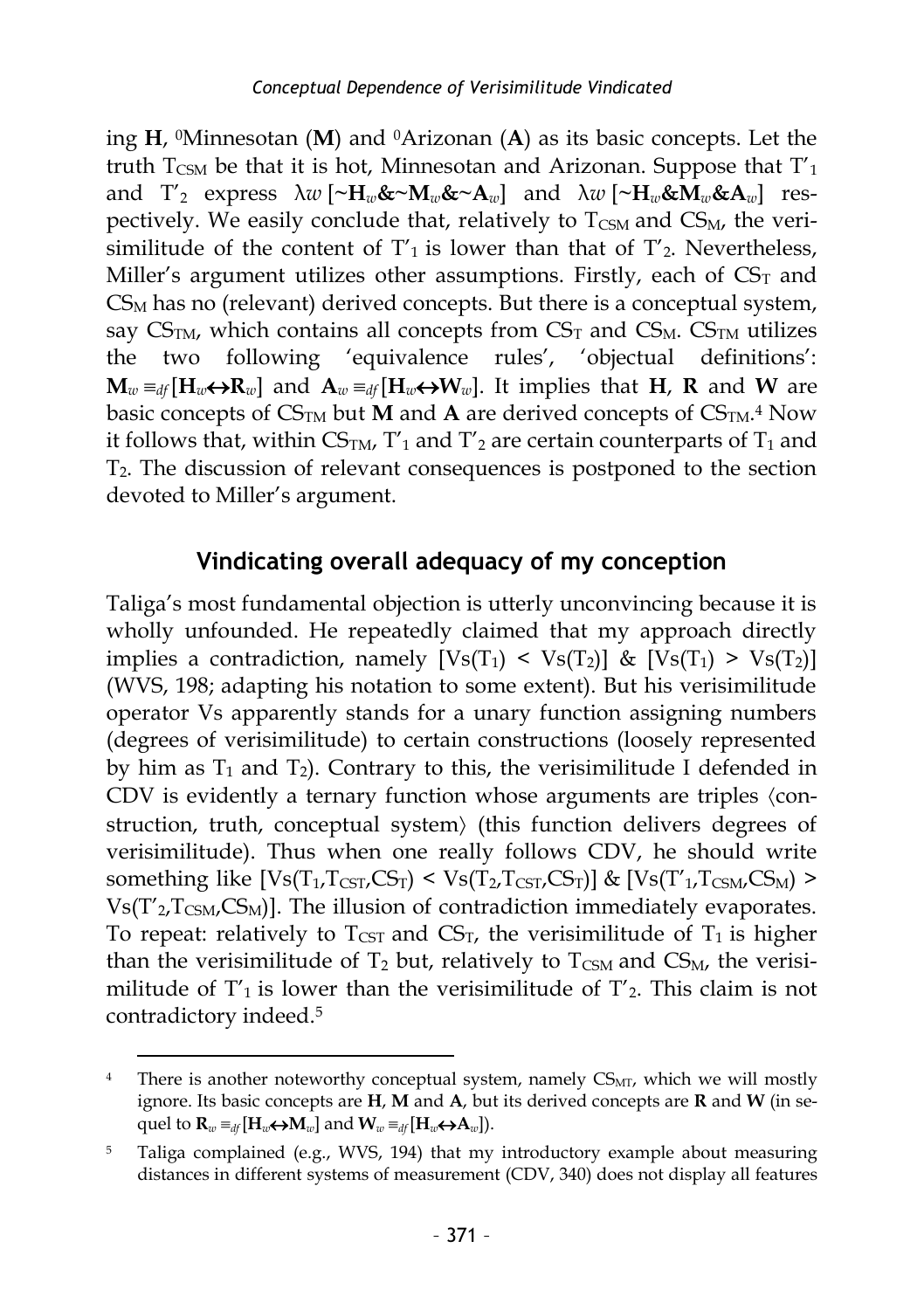Taliga repeatedly exposed his second main caveat, namely that my approach is unable to objectively determine degrees of verisimilitude at all (e.g., WVS, 198 – 199, 200), since the dependence of verisimilitude on conceptual systems is not objective (e.g., WVS, 200). My response is straightforward and simple: a ternary function having conceptual systems (i.e. classes of constructions) as one of its parameters is clearly objective in the same way as any other *n-*ary function having some kind of abstract entities as one of its parameters. Realize that this 'logical view' is not any kind of 'bad' Relativism (thus reacting here to Taliga's accusation that my approach is committed to some kind of such Relativism, *cf*. WVS, 200 – 201).

Taliga also maintained that my relativization of verisimilitude to conceptual systems is advisable only when supplemented by the 'real objective factor': the way the world is (e.g., WVS, 202 – 203), which my approach lacks (e.g., WVS, 202). Both his claims are completely wrong. Due to CDV, the way the world is nothing but a possible world – a conceptual entity (a certain construction); thus I do not lack it and I do not need to add it to my conception.

There is perhaps something else in the background of this objection of Taliga. Taliga seems to claim that Tarski's T-convention combines a definiendum relative to conceptual systems and a definiens which somehow contains or captures the 'objective truth', the real way the world is. But due to CDV, there is no conceptually unmediated access to the 'real way the world is'. I refer here to the well known and widely accepted view that we cannot escape all our conceptual systems and then look, independently of all these systems, at the real, distortionless way the world is. (For more see Raclavský 2007a.)

(A note on Miller's and Taliga's misuse of Tarski's T-convention is perhaps needed. Everybody who knows what Tarski really did knows that Tarski's theory of truth is worthless for the explication of the concept of truth routinely used in natural languages (in which theories are often formulated). Tarski's definition was designed only for some formal languages; Tarski explicitly rejected to provide a definition applicable al-

of Miller's argument. He overlooked, however, that this was not its real purport: it was intended to show that the units of measurements have to be exposed when comparing some numerical degrees; otherwise, what we obtain is nonsense. However, Taliga did not understand the moral of the story at all because the contradiction he exposed is based on a direct violation of that natural principle.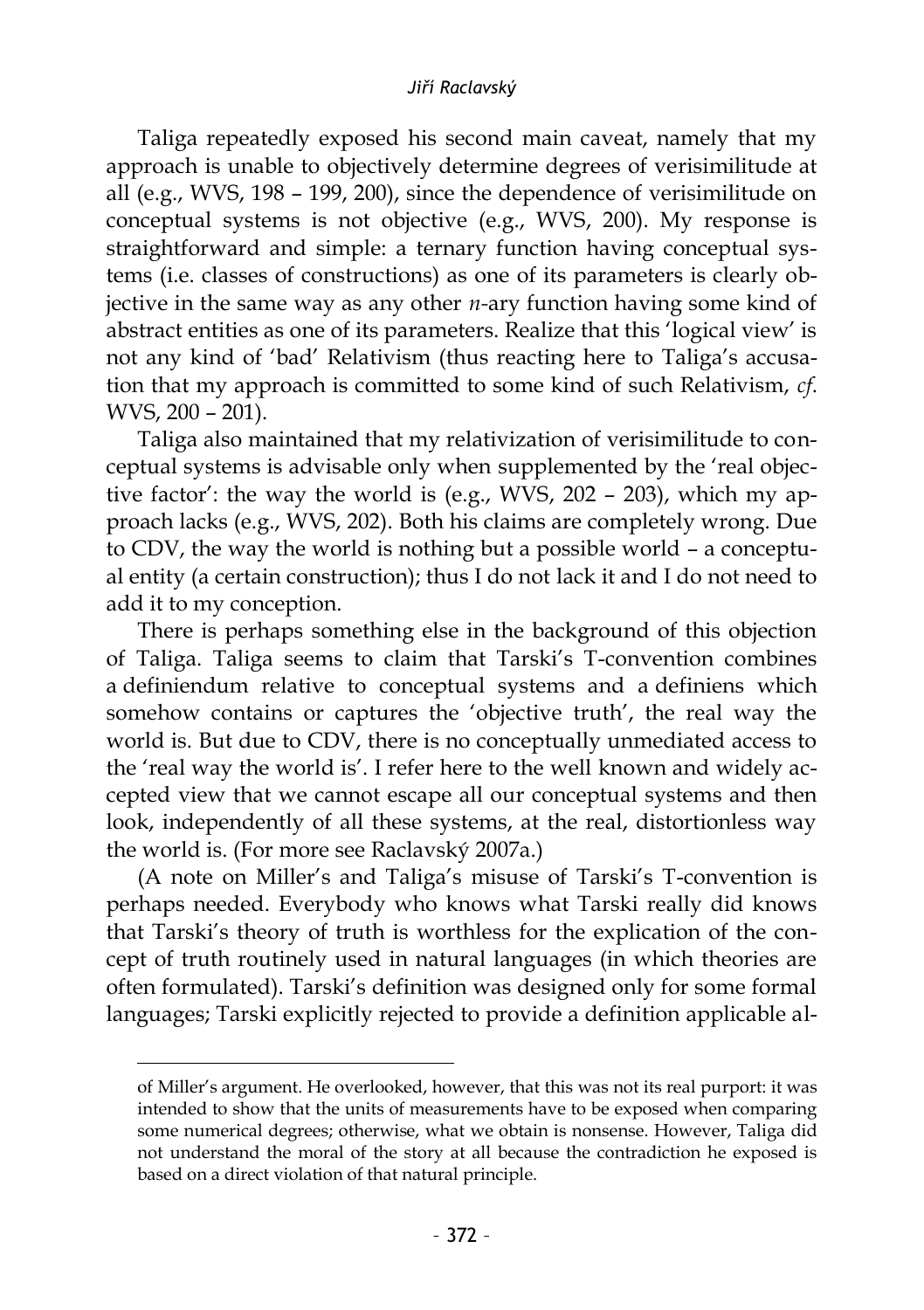so to natural languages. The natural, primary concept of truth applies to propositions, not to sentences (as Tarski did). Tarski's approach left us in the dark about how meanings of all words from which the sentence is composed participate on the sentence's being true.<sup>6</sup> Amazingly, Miller proposed an analogue of Tarski's definition (NMH, 179, 188). Its definiens contains a sentence the truth of which should be achieved in a Tarskian manner and its definiendum contains a truth-predicate for constructions combined with a certain (displayed) construction. Without going into details, such suggestion is an obvious non-starter for it sus-tains most disadvantages of Tarskian approach and adds also some new. The key reason: on natural construal, a sentence is true in a particular language iff it is true what the sentence means in that language; however, Miller swapped this, thus it becomes a mystery why a sentence is true when not for what it means. 7 )

### **What a translation is not**

In the introduction of this paper, I have referred to Miller's and Taliga's exceptional (and unacceptable) understanding of basic semantical matters. But their opinions on the nature of translation are equally dubious. In the first half of this section I am going to expose direct consequences of their construal showing how much they deviate from the standard views on translation.

It is a platitude that a translator is a person enabling to communicate one and the same thing-meaning by means of different expressions of different languages, say English and Czech. The following definition (used by me in CDV) results from this. An expression  $E_2$  of a language  $L_2$ is a translation of  $E_1$  of a language  $L_1$  iff  $E_2$  expresses in  $L_2$  the same meaning as  $E_1$  does in  $L_1$ . When asking for translation of some expression, we usually mention languages. (Other consequences will be men-

<sup>6</sup> For better understanding of differences between so-called models (and thus the usual model-theoretic work with formal truth-predicate) and interpretations (or possible worlds in the approach Tichý, Oddie and me) consult Oddie (1986, esp. 66 – 69). Model theory is fruitful for the study of various features of formal languages, but it is not useful for an explication of natural languages which are already interpreted.

All aforementioned objections are avoided by my approach (usable for both natural and formal languages) whose basic (originally Tichý's) idea was exposed in CDV and was rigorously developed in Raclavský (2008). (Miller's opinion on my approach is surprisingly negative, NMC, 188.)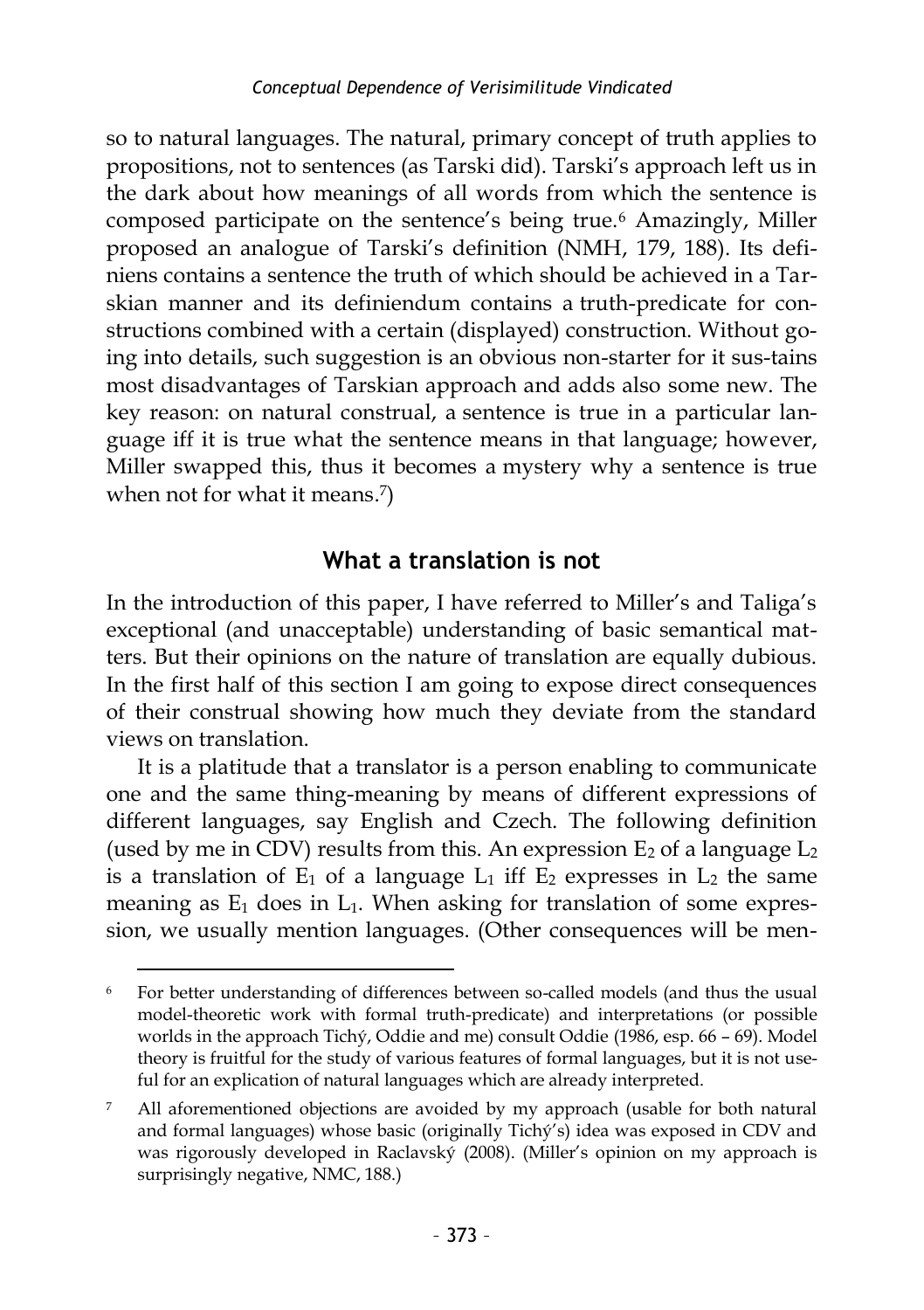tioned below.) When doing proofs, etc., logicians and mathematicians, do not translate − they perform equivalent transformations, conversions. From an objectual viewpoint, a construction  $C_2$  is a conversion of a construction  $C_1$  iff  $C_1$  and  $C_2$  are logically equivalent. When asking for an equivalent conversion, we usually mention not languages but a rule according to which the equivalence is guaranteed. Derivatively, an expression  $E_2$  (of  $L_1$ ) is an equivalent conversion of  $E_1$  (of  $L_1$ ) iff the meaning of  $E_2$  (in  $L_1$ ) is logically equivalent to the meaning of  $E_1$  (in  $L_1$ ).

Miller commented on such natural views as a quite strange doctrine, perhaps of a suspicious origin (NMH, 186, 184). Taliga is much more expressive in his criticism (WVS, 199); he speaks about a dogma, etc. However, their own views are entirely bewildering. First of all, they notoriously talk about translations of constructions which are meanings of theories. On the natural construal, however, when users of two languages already manage meaning(s) they wish to communicate, there is no need to make translation(s); translation concerns expressions (and preserving the same meaning). Further: Taliga and Miller evidently identified translation with equivalent conversion. Thus it seems to them impossible to make one thing without the other (*cf*. WVS, 199). Look at the examples of translations they give us, for instance, 'It is hot if and only if it is rainy' – 'It is Minnesotan'. It is clear that such couples are not mutual translations at all: a. sameness of meaning is apparently not preserved (for  $\lambda w$  [ $\mathbf{H}_w \leftrightarrow \mathbf{R}_w$ ] is not identical with **M**), b. (usual) uniqueness of translation is not preserved (for 'It is Minnesotan and it is Minnesotan' is equivalent to those expressions too), c. no language is evoked (both expressions are English expressions). The point c. might be possibly challenged because Taliga and Miller view English as smashed into the shatters  $L_T$ ,  $L_M$ , etc. As we will see, the consequences of this idea are bizarre. Firstly realize, however, that the point a. still makes a valid objection: with the exception of 'hot', 'not' and 'and',  $L<sub>T</sub>$  does not encode the same meanings as  $L_M$ , and *vice versa*, thus a real translation between  $L_T$  and  $L_M$  is excluded. The critical point b. can be perhaps avoided, if they adopted a restriction due to which only one 'equivalence rule' may be applied during the 'translation', not more; e.g., when  $\mathbf{M}_w \equiv_{df} [\mathbf{H}_w \leftrightarrow \mathbf{R}_w]$ is applied to 'It is hot if and only if it is rainy', which leads to 'It is Minnesotan', the immediate application of the rule  $[P_w \& P_w] \equiv P_w$  (*P* being a variable for constructions of propositions) is prohibited. On this occasion notice that such rules are not, *pace* Taliga (WVS, 199), rules for trans-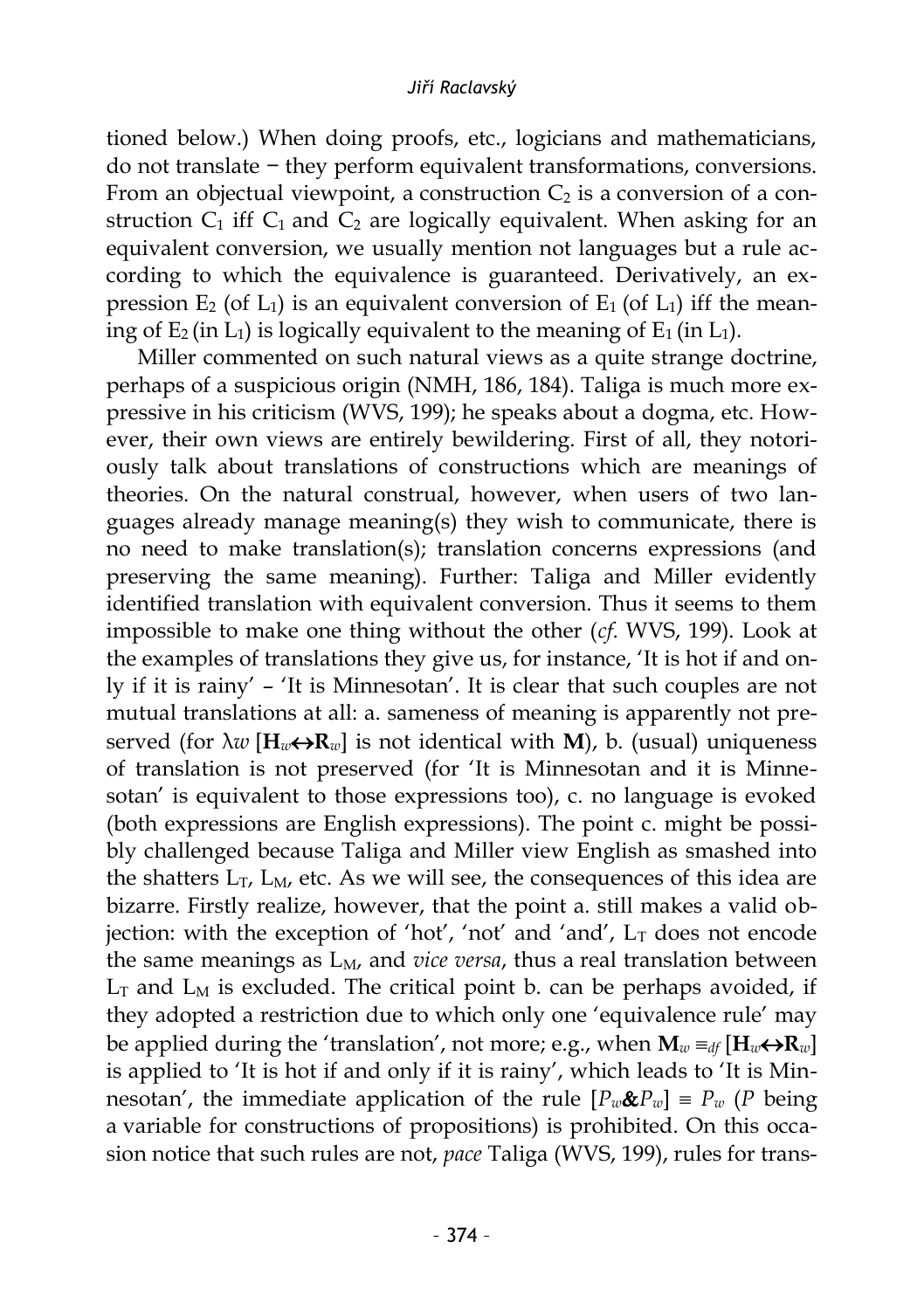lation at all: because no language is mentioned in them (two different languages must be mentioned) and because no expressions are mentioned (two different expressions must be cited). Now look closely at their idea of language shatters. It implies that everybody managing at least one such 'equivalence rule' (say deriving 'P and P' whenever 'P'), that is (almost) everybody under the Sun, is a translator. This simply flies in the face of common sense. It also implies that logicians and mathematicians are the best translators nowadays because they manage the utmost number of 'equivalence rules'. Nevertheless, logicians and mathematicians would be surely angry if they would be told that they perform mere linguistic translations. It is really odd to view each step of their proof (based on equivalent transformations) as a skip from one language to another. Hence Taliga's and Miller's views seem to me only points showing what a translation in fact is not.

When Miller tried to argue against Tichý's denial of intertranslatability of sentences expressing different propositions (Tichý 1976, 35 – 36; 1978, 193), he exposed another hardly acceptable view. Miller's rebuttal stems from his striking misunderstanding of how possible worlds are specified in Tichý's system. Miller maintained that (improving his claim slightly) a certain class of possible worlds (forming one logical space) is specifiable by any intensional basis (class of pre-theoretic conceptsattributes) you wish (*cf*. NMH, 186). In Tichý's system, however, a particular class of (pre-theoretic) possible worlds is specified by (generated from) a particular class of (realizable, complete) distributions of primary attributes of one particular intensional basis. It is thus simply excluded that a certain possible world can be specified by means of various distinct intensional bases (containing distinct primitive attributes). Tichý's (or my) possible worlds are really not 'alternative spaces' 'specifiable' or 'describable' by means of terms of various distinct intensional bases (or conceptual systems).

There is also another example showing Miller's unfettered, thus quite idle approach to fundamental principles of explication. He refused 'Tichý's insistence, fostered by Raclavský, that each proposition is tied by an umbilical cord to a unique intensional basis' (NMH, 188). In fact, Miller deceives the reader because more than one half of page 347 (in CDV) is nothing but a criticism of Tichý's claim suggesting that propositions are tied up with intensional bases. Using Tichý's own arguments (Tichý 1988, esp. 195 – 196) I said that a proposition is a function from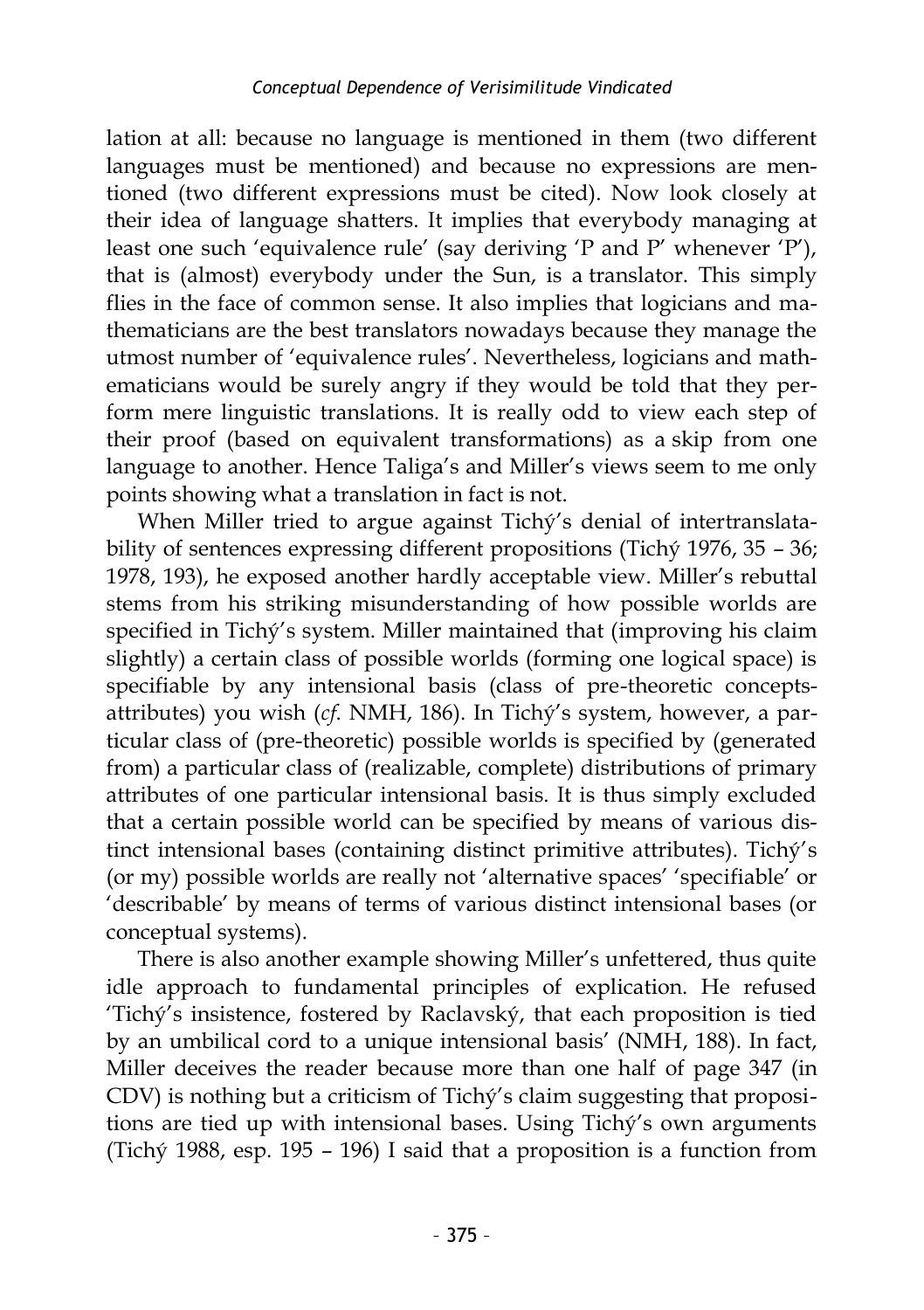simple (unanalyzed), 'colourless' logical objects W1, W2, …, W*n*. It does not mean, however, that there should be no link of any such proposition to any intensional base at all. For a system of functions does not explicate anything until it is established what (at least some of) these functions (or rather non-functions) explicate (CDV, 348, *cf*. also Tichý 1988, 194 – 200). A simple illustration: it should be decided whether a proposition P is an explication of our pre-theoretical notion 'it is rainy' or 'it is not rainy' or 'it is hot if and only if it is Minnesotan'. When the first option is chosen, then it is entirely not an arbitrary matter whether the proposition complementary to P is an explication of 'it is not rainy' or 'it is hot if and only if it is Minnesotan' – only the first one is admissible. When considering the hyperintensional explication, the crux is more visible. To explicate our pretheoretical notion 'it is rainy' not by the concept  $\bf{R}$  but by the concept λ*w* [~**R***w*] or λ*w* [**H***w***M***w*] is markedly materially inadequate. Nevertheless, Miller is committed just to this, when he advised to 'smuggle' constructions of propositions to various distinct conceptual frameworks: 'a proposition can be associated with many distinct bases…, into each of which the constructions that construct it can be translated' (NMH, 189).

Summing up the content of the two preceding paragraphs, Miller showed in his misconstrued criticisms of Tichý that he did not understand these fundamental features of Tichý's approach. His criticism is thus surely wholly unconvincing.

### **The fallacy behind Miller's argument**

First recall the example given in the introductory section. Due to  $\mathbf{M}_w \equiv_{df}$  $[\mathbf{H}_w \leftrightarrow \mathbf{R}_w]$  and  $\mathbf{A}_w =_{df} [\mathbf{H}_w \leftrightarrow \mathbf{W}_w]$ , the theory  $T_1$  is equivalent to ('intertranslatable with')  $T'_1$ , the theory  $T_1$  is equivalent to ('intertranslatable with')  $T'_{2}$ , and moreover, the truth  $T_{\text{CST}}$  is 'the same' as  $T_{\text{CSM}}$  (quoted terms belong to Miller and Taliga). It follows that the distance of  $T_1$  from the 'one' truth  $T_{\text{CST}}$ - $T_{\text{CSM}}$  reverses when we move  $T_1$  to the second framework ('translating' it as  $T'_1$ ); analogously for  $T_2$ . Thus according to Tichý's approach,  $T_1$  is closer to the truth than  $T_2$ , but it is less close to the 'same' truth than the second theory is, when we exchange the conceptual system  $CS_T$  by  $CS_M$ . Hence Tichý's approach is materially inadequate. That is Miller's argument and its result.

Already in Tichý (1978, 192 – 194), Tichý detected a dangerous hidden equivocation on which the acceptance of Miller's argument is based,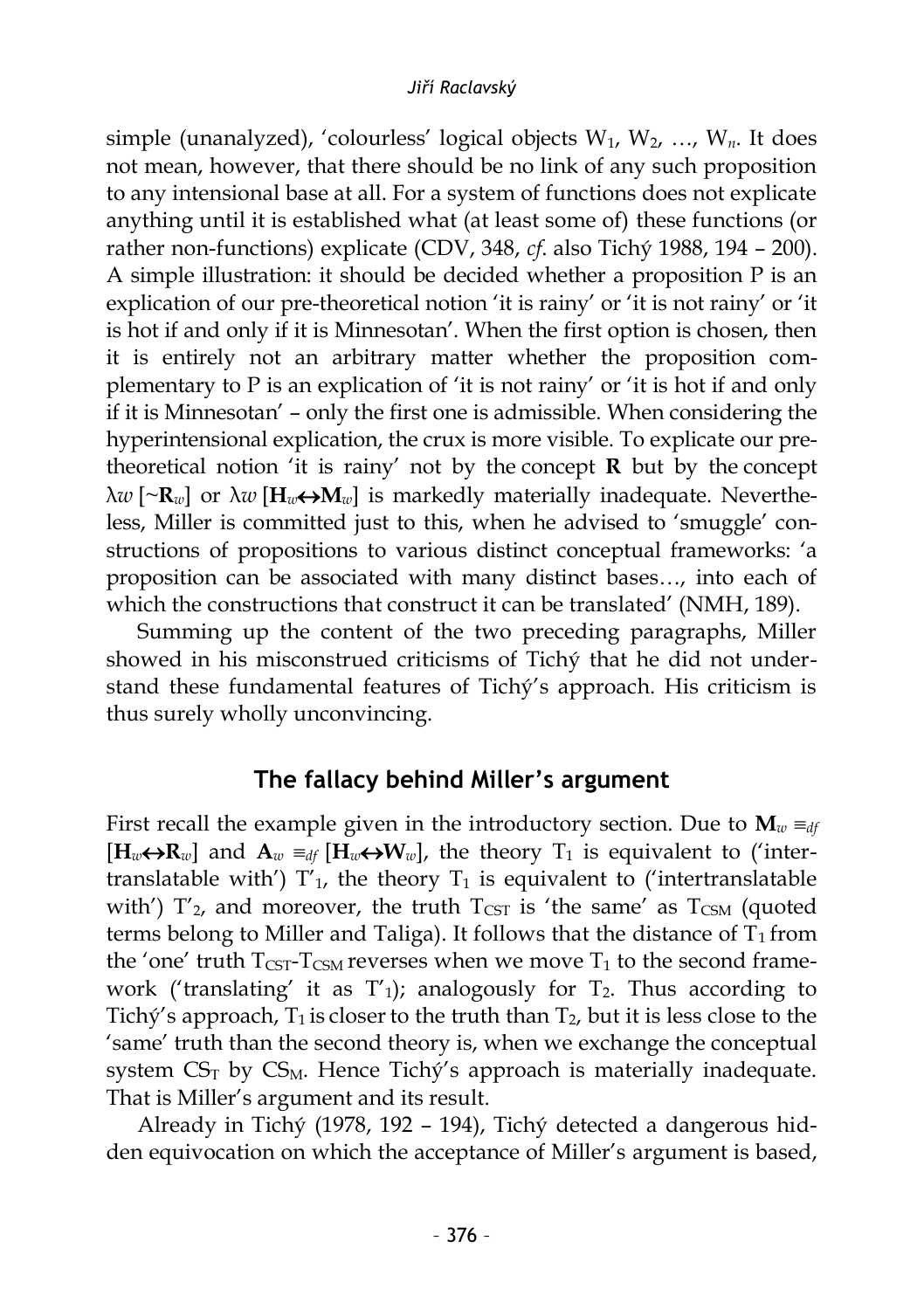i.e. what 'lends Miller's argument its air of plausibility and propensity to confuse' (*ibid*., 192). Oddie followed Tichý and he discussed the hidden equivocation in Oddie (1986, esp. 137 – 141); I discussed the equivocation too (CDV, 343 – 344). Neither Miller, nor Taliga ever discussed this fallacious equivocation; in fact, they still continue to think in a direct correspondence to it.

My current presentation of the fallacy behind Miller's argument reveals the confusion of A-reading and B-reading of Miller's argument generated by the following incompatible premises which I call A-premise and B-premise:

*A-premise*. The conceptual systems  $CS<sub>T</sub>$  and  $CS<sub>M</sub>$  are assumed as not 'mutually dependent' – each of them having its own basic concepts (sharing only **H**) and having no (relevant) derived concepts; i.e. **H**, **R**, **W**, **M** and **A** are mutually independent.

*B-premise*. The conceptual systems  $CS_T$  and  $CS_M$  are assumed as 'mutually dependent' – interrelated by 'equivalence rules', 'objectual definitions'  $\mathbf{M}_w \equiv_{df} [\mathbf{H}_w \leftrightarrow \mathbf{R}_w]$  and  $\mathbf{A}_w \equiv_{df} [\mathbf{H}_w \leftrightarrow \mathbf{W}_w]$ , thus rather both  $CS_T$ and CS<sub>M</sub> are in fact assumed as parts of some other system, namely  $CS<sub>TM</sub>$ , whereas  $CS<sub>T</sub>$  forms the class of its basic concepts and the class of its derived concepts is adopted from CSM; i.e. **M** and **A** are dependent on **H**, **R**, **W**.

Presupposing *A-premise* is inevitable in order that *Miller's verisimilitude appraisals hold* (i.e. that they are distinct degrees of verisimilitude for  $T_1$ and  $T_1$ , analogously for  $T_2$  and  $T_2$ ). On the other hand, presupposing *Bpremise* is inevitable in order that *Miller's 'intertranslatability' statements hold* (i.e. that  $T_1$  is 'intertranslatable' with  $T_1$ , analogously for  $T_2$  and  $T_2$ ). We will check that 'on none of these construals [A-reading and B-reading; J.R.] do all of Miller's claims go through' (Oddie 1986, 138).

*When accepting B-premise*, *evolving thus B-reading*, we easily find that *Miller's verisimilitude appraisals* (developed due to A-premise) *do not hold*. Because a theory content compound of derived concepts has to be converted – in accordance to 'equivalence rules' – in order to contain only basic concepts of  $CS_{TM}$  (e.g.,  $\lambda w \approx \mathbf{H}_w \mathbf{K} \sim \mathbf{M}_w \mathbf{K} \sim \mathbf{A}_w$ ) is converted to λ*w* [**~H***w***&R***w***&W***w*]). Realize that in such case *no reverses of degrees of verisimilitude appear* (check yourself or re-read CDV, 344, 349). Hence on its B-reading, Miller's argument cannot support Miller's claim that Tichý's method of verisimilitude counting is materially inadequate.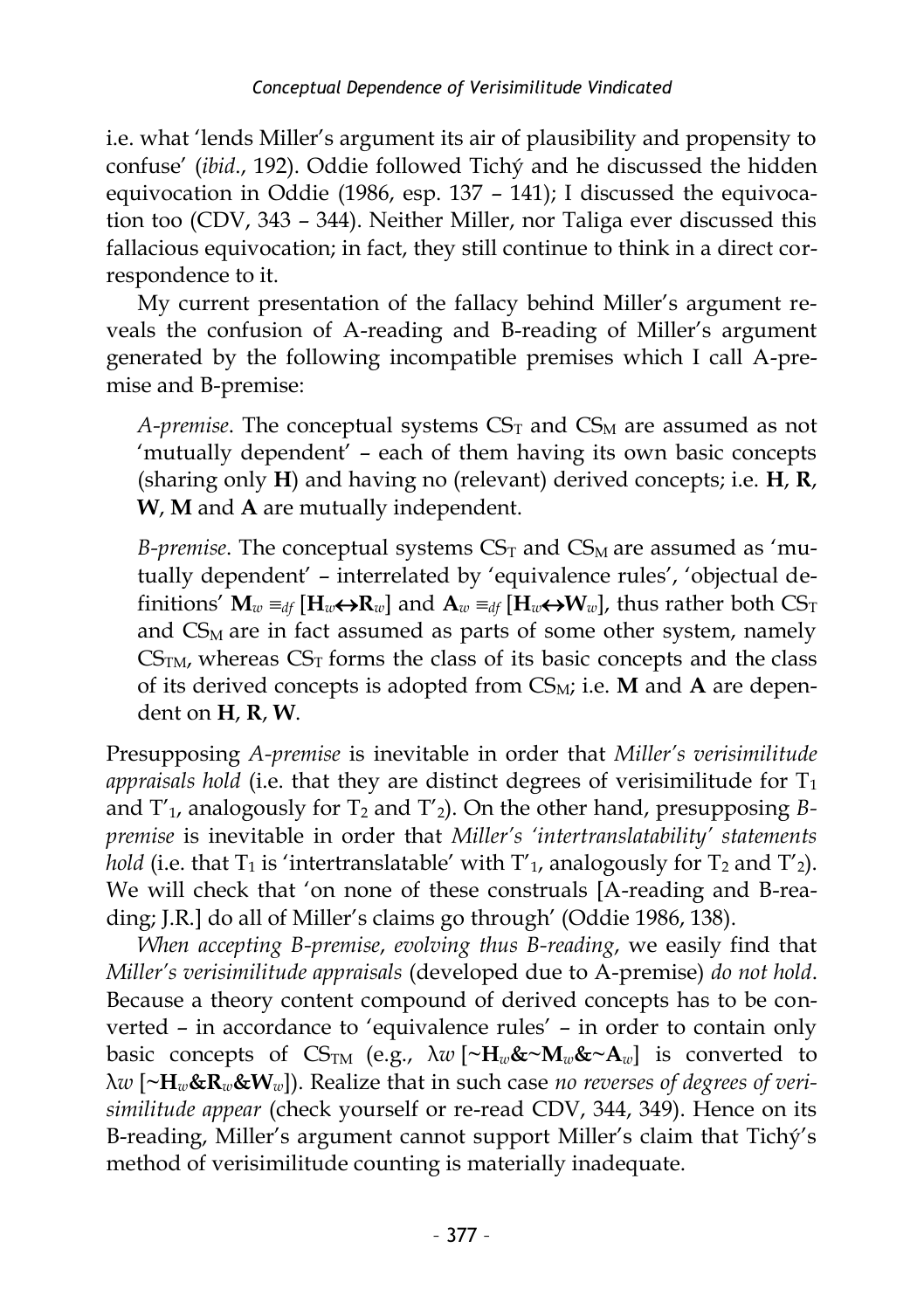*When accepting A-premise, evolving thus A-reading,* we easily find that *Miller's 'intertranslatability' statements* (developed due to B-premise) *do not hold* because  $CS_T$  and  $CS_M$  are not assumed as interrelated by 'equivalence rules'  $\mathbf{M}_w \equiv_{df} [\mathbf{H}_w \leftrightarrow \mathbf{R}_w]$  and  $\mathbf{A}_w \equiv_{df} [\mathbf{H}_w \leftrightarrow \mathbf{W}_w]$ . When we do not have these 'equivalence rules' at our disposal, we have no way how to check whether  $\lambda w$  [ $\sim$ H<sub>*w*</sub>&R<sub>*w*</sub>&W<sub>*w*</sub>] (from CS<sub>T</sub>) and  $\lambda w$  [ $\sim$ H<sub>*w*</sub>& $\sim$ M<sub>*w*</sub>& $\sim$ A<sub>*w*</sub>] (from  $CS_M$ ) are equivalent; thus 'translating' is blocked. Consequently, *no reverses of degrees of verisimilitude* are ascertainable again. Hence also on its A-reading, Miller's argument cannot support Miller's claim that Tichý's method of verisimilitude counting is materially inadequate. It should be added here that Tichý's, Oddie's and my further reasons for the denial of the intertranslatability for the case of A-reading are only a supplementary semantical matter. For the 'intertranslatability' presupposed by Miller needs only these 'objectual definitions'. It is Miller's main error that he did not realize the impossibility to admit them for the case of A-reading.

Oddie examined also some other readings showing that none of Miller's claims go through either. Oddie generalized Miller's argument and found that Miller's own theories about accuracy or confirmation of scientific theories can be discredited by his own way of reasoning. Oddie concluded that 'What these generalizations of Miller's argument reinforce is the conviction that there must be something wrong with it. An argument which purports to show that the notions of accuracy, truth-likeness, structure, change, sameness of state, confirmation and discon-firmation, are all spurious ... must harbour a defect somewhere' (Oddie 1986, 158). And it is pretty clear *what is wrong with it: deriving some conclusion from the two patently incompatible premises*, namely A-premise and B-premise.

### **Re-examination of Miller's objections to our approach**

Miller is quite dissatisfied (NMH, 181 – 182, 183) with the approach developed by Tichý (upgraded to the conceptual, hyperintensional level by me) because it is unable to preserve the order of theories such as  $T_1$  and  $T_2$  when we move ('translate') them from one conceptual system (e.g.,  $CS_T$ ) to another (e.g.,  $CS_M$ ).<sup>8</sup> When posing such objection, however, one is apparently a victim of the fallacious conflation of A-reading and B-

 $\overline{a}$ <sup>8</sup> Such ordering is yielded, for example, by their likeness to the truth.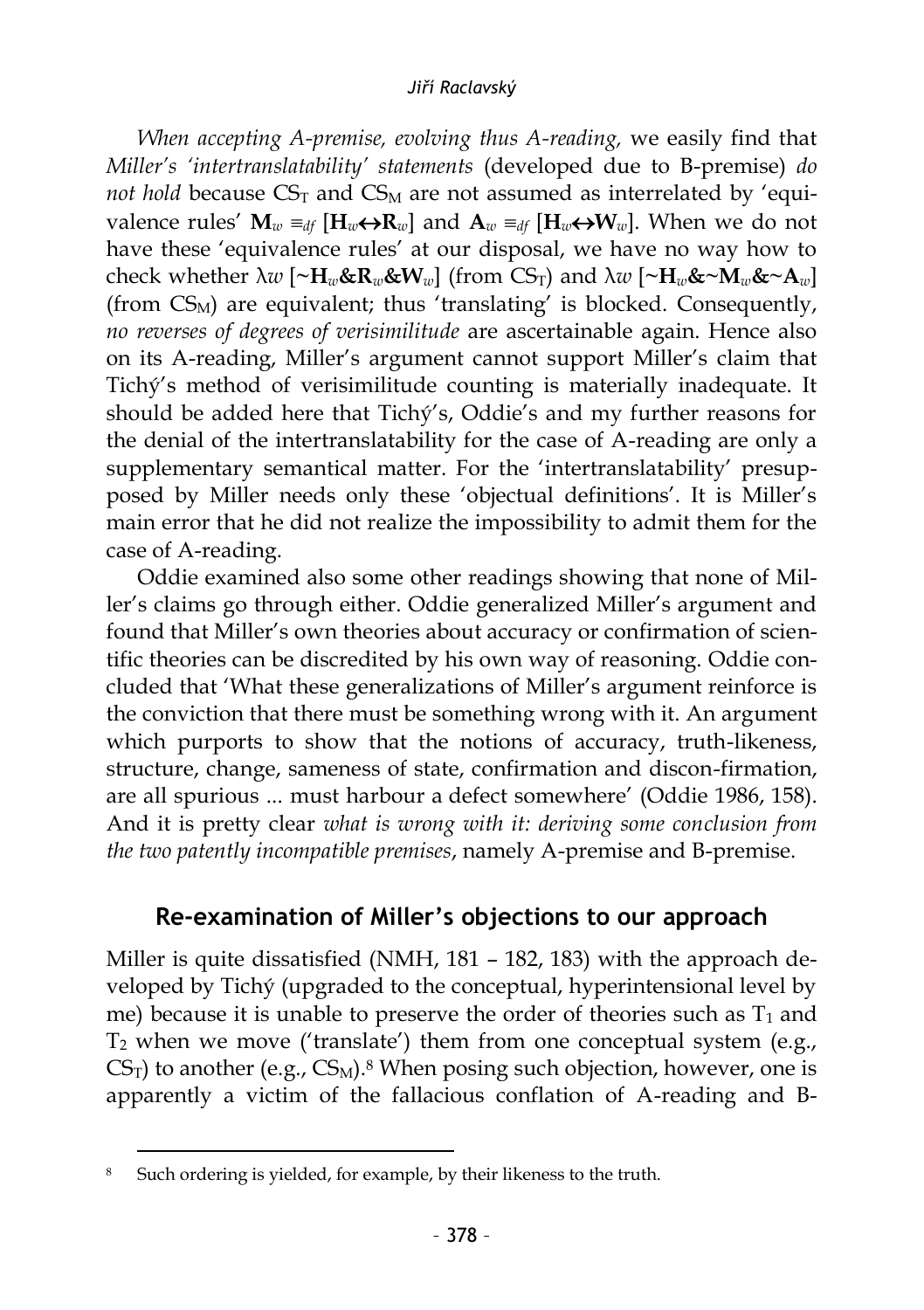reading. Firstly, one finds the ordering of  $T_1$  and  $T_2$  within CS<sub>T</sub> due to Areading; following our above example,  $T_1$  is closer to the assumed truth than  $T_2$ . Then he applies B-reading and assumes that  $T_1$  and  $T_2$  are equivalent to the theories  $T'_1$  and  $T'_2$ . Further, he shifts back to A-reading and gauges verisimilitude of  $T_1$  and  $T_2$  within CS<sub>M</sub>; he finds that  $T_1$  is less closer to the truth (stated within  $CS_M$ ) than  $T'_2$ . Before drawing the conclusion, he invokes B-reading according to which  $T_1$  and  $T_2$  are equivalent to ('same as')  $T'_1$  and  $T'_2$  respectively. Then he complains that (according to the appraisals based on A-reading) the ordering of  $T_1$  and  $T_2$ is not preserved when we move ('translate') these theories from  $CS_T$  to  $CS_M$  (which is possible only on B-reading). Nevertheless, the reader knows very well the culprit of this fault: it was indicated already by Tichý, Oddie and me – *cf*. the preceding section.

As an exercise, let one of Miller's examples of pairs of equivalent systems (NMH, 184 – 185), namely  $\{\sim,\rightarrow\}$  and  $\{\downarrow\}$  (Miller 2006, 217), be examined. (Miller omitted to properly comment on these examples, thus one is unsure what he intended to demonstrate.) Recall  $CS_T$  and  $CS_M$ ; the basic concepts of the former system,  $BC_T$ , forms the class  ${H,R,W}$  and the basic concepts of the latter system,  $BC_M$ , forms  $\{H, M, A\}$ ; both  $CS_T$ and  $CS_M$  have the empty class of derived concepts,  $DC_T=DC_T=\emptyset$ . On the other hand,  $CS_{TM}$  is such that  $BC_{TM} = \{H, R, W\}$  and  $DC_{TM} = \{M, A\}$ , but  $CS_{MT}$ is such that  $BC_{\text{MT}} = \{H, M, A\}$  and  $DC_{\text{MT}} = \{R, W\}$ . Let the A-kind approach be applied to Miller's example:  $BC_{\rightarrow} = \{\sim, \rightarrow\}$ ,  $DC_{\rightarrow} = \emptyset$  and  $BC_{\downarrow} = \{\downarrow\},$ DC<sub>J</sub>= $\varnothing$ ; i.e. the situation is quite analogous to that with CS<sub>T</sub> and CS<sub>M</sub>. When applying the B-kind approach to the example, we get BC<sub>~></sub> $\downarrow$ ={~,->}, DC<sub>~></sub> $\downarrow$ ={ $\downarrow$ }<sup>9</sup> and BC<sub>↓~→</sub>={ $\downarrow$ }, DC<sub>↓~→</sub>={~,->}; i.e. the situation is quite analogous to that with  $CS<sub>TM</sub>$  and  $CS<sub>MT</sub>$ . In order to make an analogy to the verisimilitude problem, consider the property "being composed from the basic concepts  $\sim$  and  $\rightarrow$ ". Due to A-reading,  $[\sim p \rightarrow q]$ is composed from the basic concepts  $\sim$  and  $\rightarrow$ . Due to B-reading,  $[\sim p \rightarrow q]$ is equivalent ('translated') to  $[p \n\downarrow q]$ . Applying then A-reading, the 'translated'  $[\neg p \rightarrow q]$  is not composed from the basic concepts of  $\sim$  and  $\rightarrow$ . One concludes that the extension of the property "being composed from the basic concepts  $\sim$  and  $\rightarrow$ " unexpectedly changes, when we move  $[\sim p \rightarrow q]$ 

Due to  $[p\downarrow q] \equiv_{df} [\sim p \rightarrow q]$ . For DC<sub> $\downarrow \rightarrow$ </sub> – due to  $\sim p \equiv_{df} [p\downarrow p]$  and  $[p \rightarrow q] \equiv_{df} [[(p\downarrow q]\downarrow q] \downarrow$  $[[p \downarrow q] \downarrow q]$  ]. (The variables for the truth-values, *p* and *q*, are basic concepts of all systems  $CS_{\rightarrow}$ ,  $CS_{\downarrow}$ ,  $CS_{\rightarrow\downarrow}$ , and  $CS_{\downarrow\rightarrow}$ .)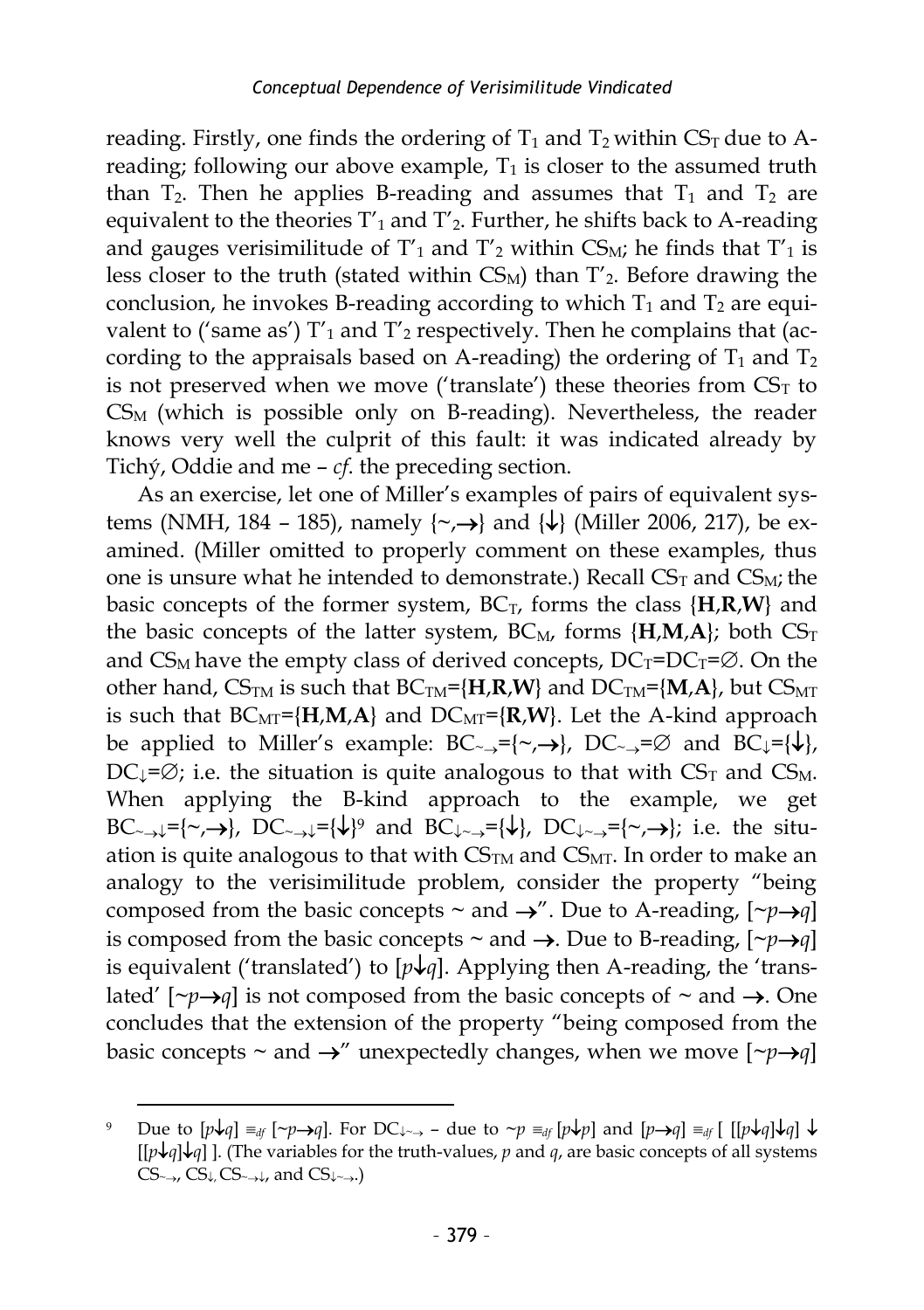from one conceptual system to another. Now we will be told that a theory which has such feature is wholly unacceptable. Nevertheless, we already know which fallacy causes such undesirable breakdown: it is the messy shift between the A-style and the B-style way of reasoning.

Miller objected to the approach developed by Tichý, Oddie, me and others that it is quite worthless, since it does not explain what to do when scientists reformulate their theories in other variants, making thus use of a (different) vocabulary with new primitive words (NMH, 184, 185, 186). However, this Miller's criticism is entirely misdirected, since Tichý, Oddie and I already offered an approach directly implying what happens when a theoretician admits a variant formulation of his theory. The rest of this section will show it clearly again.

First of all, a theoretician may translate  $T_1$  from English to Czech (relatively to these languages, both  $T_1$  and its translation express  $\lambda w$  [ $\sim$ **H**<sub>*w*</sub>&**R**<sub>*w*</sub>&**W**<sub>*w*</sub>]). Secondly, one can introduce to English – underlied by, for instance,  $CS<sub>TM</sub>$  – a new word 'Z<sub>1</sub>' which is synonymous with some original expression of English, say 'hot' (thus both 'hot' and  $Z_1$ ' express **H**). Analogously for an introduction of a new primitive word, say  $Z_2$ , synonymous with the compound expression 'It is not hot, but it is rainy and windy'. Of course, such cases of reformulations in a variant vocabulary ('hot', 'Z', 'rainy', 'windy', 'not', 'and', 'if and only if') are trivial (thus it was left to the reader of CDV to conclude himself how to manage them).

In a science we may face admitting of a new primitive word which is not synonymous (i.e. having the same meaning) but only equivalent to some old expression. Let the concept **F**, expressed by the word 'Floridian', be introduced in  $CS_{TM}$  by means of the rule  $\mathbf{F}_w \equiv_{df} [\mathbf{R}_w \leftrightarrow \mathbf{W}_w]$ . We expand the system  $CS<sub>TM</sub>$  in a 'conservative way'. Since this new system  $CS_F$  contains  $\bf{F}$  as a derived concept, the class of its basic concepts does not differ from that of  $CS<sub>TM</sub>$ . When counting verisimilitude of a theory such as 'It is Floridian, but not hot' (hereafter  $F_1$ ), expressing  $\lambda w$  [ $\mathbf{F}_w \mathbf{\&} \sim \mathbf{H}_w$ ], we have to convert this construction onto a construction composed only from basic concepts of CSF, i.e. **H**, **R**, **W**. A verisimilitude of  $F_1$  will be then the same as that of some theory over the conceptual system  $CS<sub>TM</sub>$ . Thus such 'conservative expansion' evidently does not influence 'conservativeness' of verisimilitude appraisals (*cf*. Tichý 1978, 194, CDV, 344; note that this kind of expansion of  $CS<sub>TM</sub>$  to  $CS<sub>F</sub>$  is exactly parallel to the expansion of  $CS<sub>T</sub>$  to  $CS<sub>TM</sub>$ ). Hence, Tichý's approach behaves in full accordance with our expectation.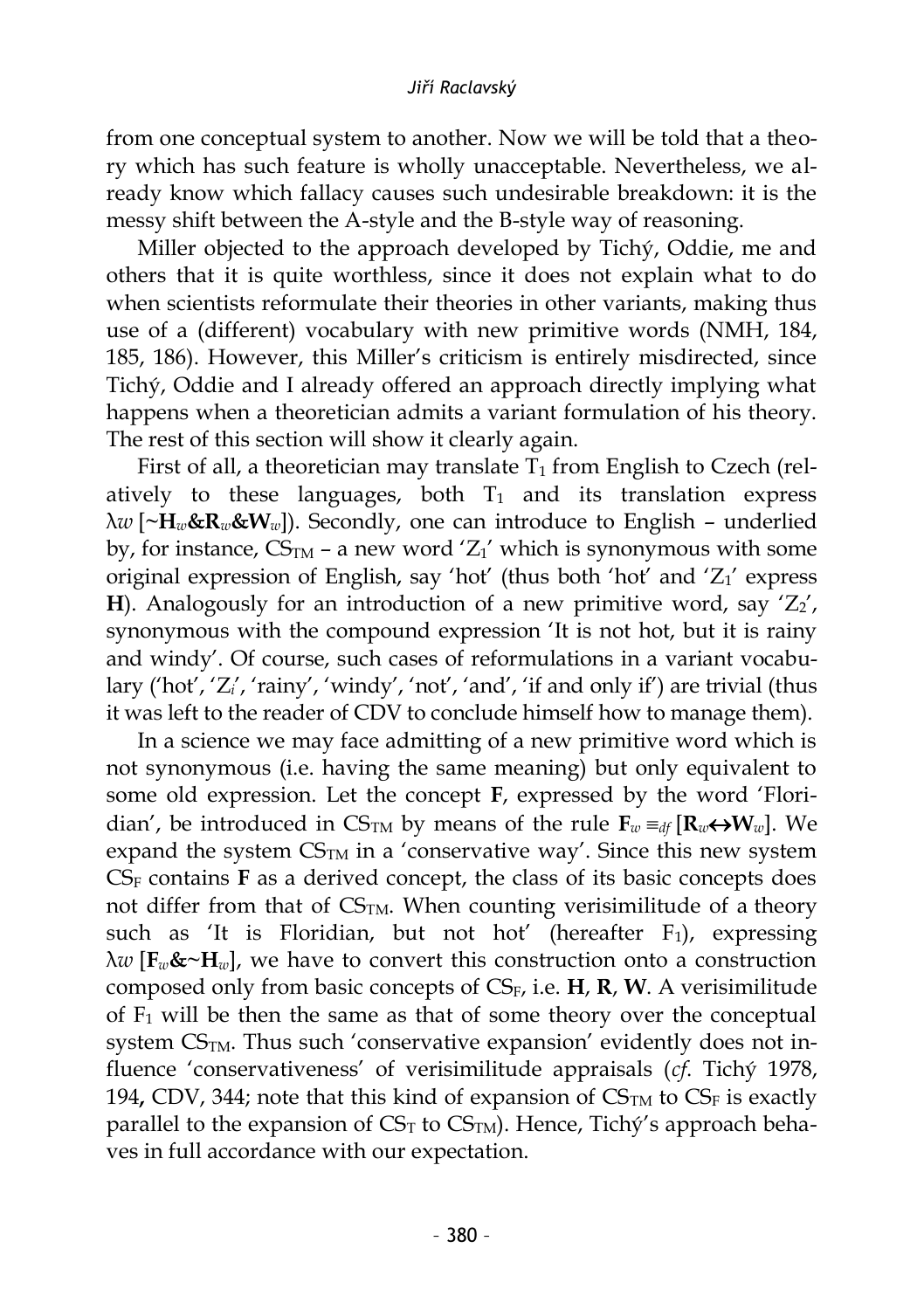On the other hand, enriching the class of our basic concepts must influence verisimilitude appraisals (in comparison with those for  $CS_T$ ) notably. Again, Tichý's approach behaves appropriately to this 'non-conservative expansion'. Suppose that the weather on the Earth will change so that there will be states of weather not definable by means of old terms, i.e. by some equivalences to hot, rainy or windy. Our descendants will adapt on the situation and make use of the new basic concept **U** and add it to {**H**,**R**,**W**}. From its very origin, Tichý's approach was designed for an arbitrary amount of basic concepts. Thus it is easy to deduce how to count verisimilitude of a theory such as 'It is not U, but it is hot and windy' (expressing  $\lambda w$  [~U<sub>*w*</sub>&H<sub>*w*</sub>&W<sub>*w*</sub>]) within CS<sub>U</sub> having {H<sub>*,R*</sub>,W<sub>,</sub>U} as the class of its basic concepts. When the truth is, for instance, λ*w* [**U***w***&H***w***&~R***w***&~W***w*], the distance of that theory from it is 2/3.

### **Conclusion**

Miller commented on Tichý's, Oddie's and my approach to verisimilitude and our critical examinations of his argument as follows: 'the failing of Tichý's account of verisimilitude is ... that it continues to ignore straightforward criticism' (NMH, 186). In order to reply to this hard condemnation, I confine myself to mere enumeration of brute facts. There is a good refutation of Miller's argument in Tichý (1976, 35 – 36). In Tichý (1978, 191 – 196), Tichý continued in defence of his approach and made the refutation of Miller's argument much better by means of the identification of a hidden fallacious equivocation. In Oddie's book, there are exactly 31 pages (Oddie 1986, 136 – 166) of a detail discussion including an unambiguous rejection of Miller's argument which contains also Tichý's 1978-criticism. Recall also my CDV. It was recommended to me to read Miller's recent discussion of his argument (Miller 2006, 197 – 233). All these 37 pages contain only the quotation of Tichý's 1976-denial of intertranslatability (*ibid*. 216). Immediately under the quotation, we read Miller's laconic 'Similar claims are made by Oddie'. Instead of any attempt to discuss Tichý's 1976-denial, Miller listed (*ibid*. 217) various mathematical and logical systems such as  $\{\neg, \rightarrow\}$  and  $\{\downarrow\}$  but without any relevant comment. That's all. More generally, Miller as well as Taliga never disputed (or at least mentioned) Tichý's 1978-criticism which was repeated also by Oddie and me. Hence the direct counterarguments against Miller's argument have left Miller and his ally Taliga undisturbed already